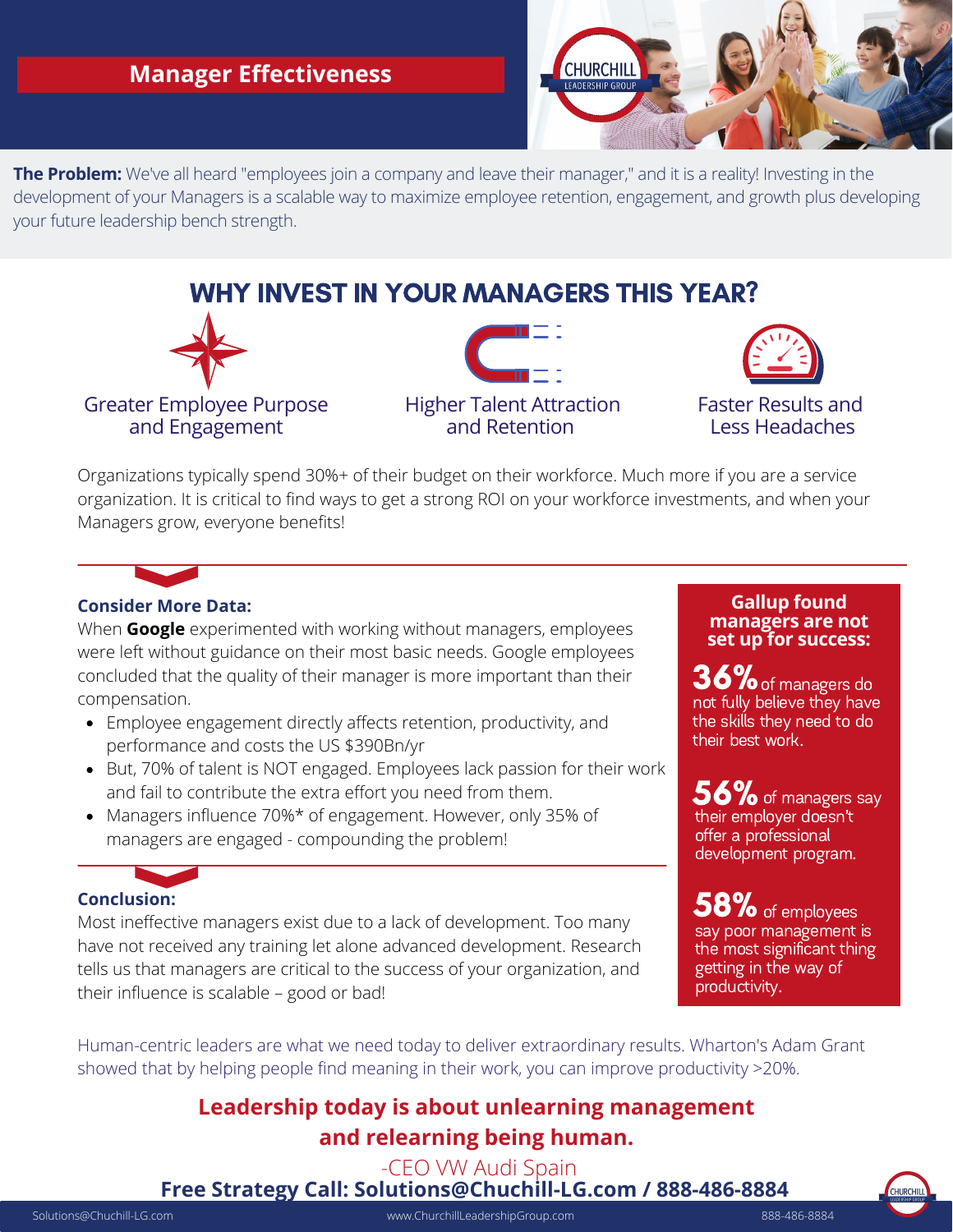# **See Significant Success This Year**

### **Your Opportunity:**

An investment in your managers can help achieve your retention, talent growth, and engagement goals.

*When Google invested in making managers great, they benefited from a quality improvement of 75%, even in their worst-performing managers!*



*\* https://www.gallup.com/services/182138/state-american-manager.aspx, \*\*https://www.gallup.com/workplace/259820/manager-experience-challengesperk-perspective-paper.aspx, \*\*\*SHRM*

# **Churchill Delivers Customized Manager Effectiveness Learning Journeys**

We partner with you to understand where you are, prioritize the developmental needs of your managers and deliver a proven learning journey that gets results. We do that with a 4-phase approach:

# The 4 Phases of Churchill's Manager Effectiveness Program

### #1 Analysis Phase

We align on your desired outcomes, measures of success, and create your learning journey roadmap. We integrate change management and stakeholder engagement to ensure sustainable change. We support your communications and confirm roles.

### #4 Reflect Phase

An essential part of any effective program is to reflect, learn, and scale those learnings. In this phase, we review all program data, and the experience to ensure the learnings are applied. Our collective findings, help us recommend the next steps.



### #2 Design Phase

We deliver relevant to role learning outcomes and create a draft curriculum - a high-impact blend of experiential learning with expert teaching, demonstrations, coaching, feedback, peer reflection and discussion, frameworks, and tools. Plus plenty of relevant practice and bite-size learning.

### #3 Delivery Phase

We deliver a cohort-style Learning Journey with defined measures of success. This harnesses peer learning and builds greater psychological safety across your leaders. We adjust based on observations and ensure a strong sense of accomplishment.

### **Sample modules commonly asked for. We customize the curriculum to meet your needs.**

Sample module topics for brand new managers, with little or no formal development

- Transitioning From Employee To Manager
- Self-Awareness And Self-Management
- Effective Recruitment And Interviewing Skills
- Building Trust, Motivation, and a Sense of Purpose
- Setting Expectations and Inspiring Accountability
- Goal Setting And Alignment
- Effective Communication & How To Deal With Conflict
- Effective Prioritizing And Improved Productivity
- Leading in a hybrid work environment
- Avoiding the Pitfalls of Bad Bosses

# **Manager Effectiveness 1.0 Manager Effectiveness 2.0**

Sample module topics for managers with some training/experience

- Build Conversational And Emotional Intelligence
- Engage Self And Employees Daily
- Focus On A Vision and Build Purpose
- Coach For Growth, Performance & Career Development
- Build a Strengths-Based Team
- Avoid the 5 Dysfunctions of a Team
- Focus On Outcomes Not Activity
- Take Risk And Make Decisions In Ambiguity
- Effectively Lead Change
- Delegate to Build Future Leaders
- Think Strategically

# **Free Strategy Call: Solutions@Chuchill-LG.com / 888-486-8884**

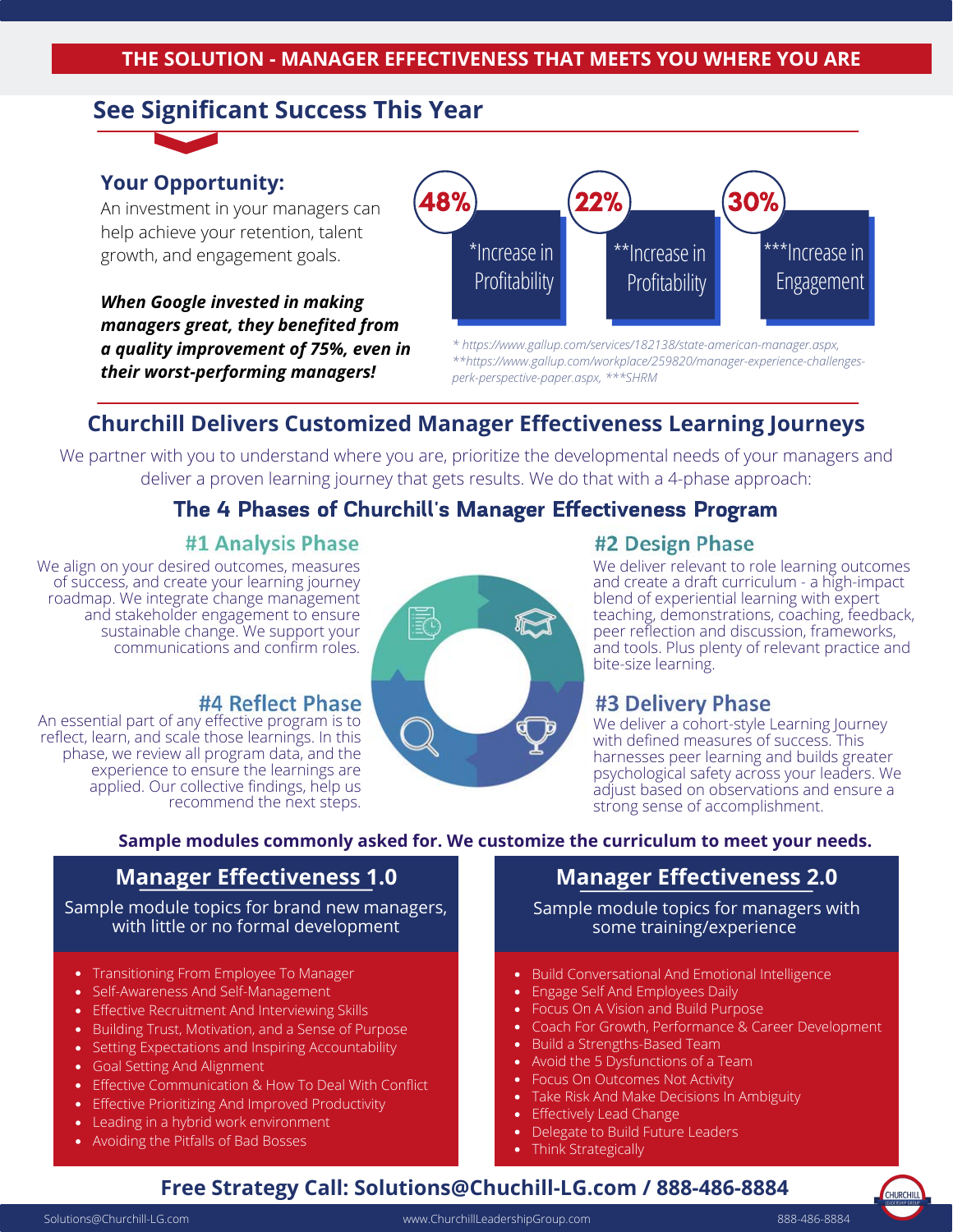# **A Sample Learning Journey - Each is Unique to Meet Your Need**



| Week 1                    | Week 1                       | Week 2                     | Week 3                | Week 4                                                                 |
|---------------------------|------------------------------|----------------------------|-----------------------|------------------------------------------------------------------------|
| ASYNCHRONOUS              | SKILL BUILDING and           | <b>EXPERIENTIAL ON THE</b> | PFFR TO PFFR PRACTICF | $GROUP COACHING*$                                                      |
| PREWORK (15-30 mins)      | <b>PRACTICE</b>              | <b>IOB PRACTICE</b>        |                       | l Real Scenario practice in a lack Regroup with Churchill Coach, share |
| Plus, Baseline Evaluation | 1 or 2 90-min live Zooms $*$ |                            | safe environment with | successes, solve challenges and                                        |
|                           |                              |                            | program peers         | practice more. Progress Evaluation                                     |

"...Our managers are much more aware and conscious of their own strengths and styles now. We are excited to continue investing in the growth of our people leader - they deserve it!"

### **Clement, HR VP, Vology**

**"**Our teams truly enjoyed the training and they received a lot of valuable information and ideas that they can now apply to be better people managers. Our Churchill team provided great guidance, education and coaching to ensure that the IT Management Team recognized and understood levers to improve Employee Engagement and Communication. Churchill are a wonderful resource and brought tremendous value to enlightening and engaging our management team."

### **TechData VP**

### **START BUILDING GREAT MANAGERS NOW**

Let's have the conversation. Contact us today to discuss your needs. Contact: Solutions@Churchill-LG.com 888-486-8884